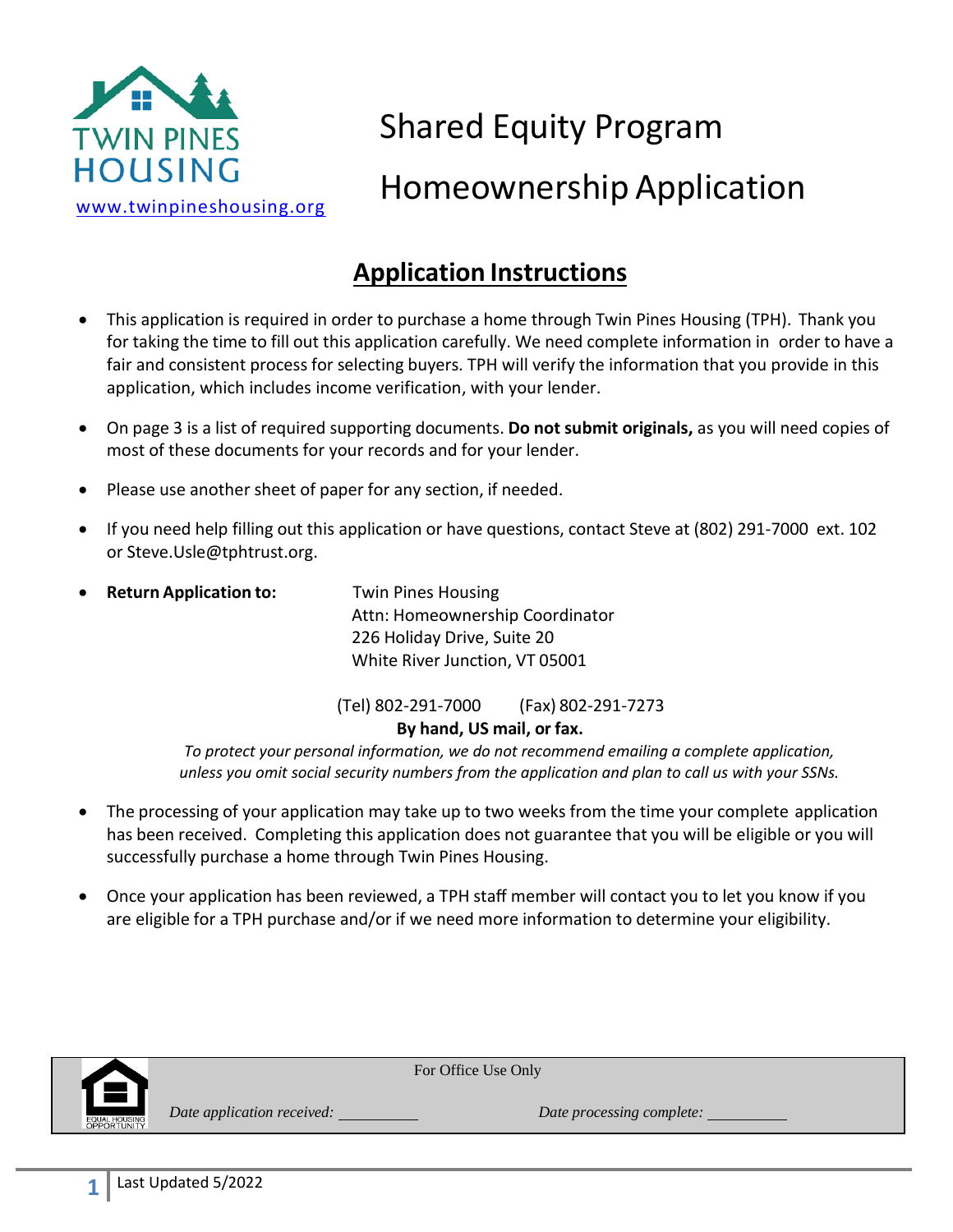# **ELIGIBILITY FOR PURCHASE**

To be eligible to purchase a home through Twin Pines Housing (TPH), customers must:

- Have attended (or be scheduled to attend) a Homebuyer Education Workshop with an approved class provider. Online class options are available. You can find a list of workshop providers on our website at twinpineshousing.org/buy-a-home;
- Have a complete, up-to-date buyer application that has been reviewed and approved by TPH;
- Not have an ownership interest in another primary residence at time of purchase of a TPH home;
- Be prepared for closing costs to range from \$5,000 to \$7,000. There is a *minimum* \$2,000 buyer contribution requirement, which can come from personal savings or gifts. The buyer contribution must be for the down payment, a real estate closing cost, or mortgage application related expenses. For the rest of the closing costs, a 0% interest deferred loan of up to \$4,000 may be available from TPH upon demonstration of need, as long as said loan is matched 50% by the buyer's own cash resources.

**If you are not yet ready to purchase a home, but wish to be notified of TPH homes coming up for resale, please complete pages 6 and 7 only.** 

## **TWIN PINES HOUSING**

Twin Pines Housing (TPH) is a community‐based organization whose goal is to ensure access to affordable homes. Our purpose is to:

- provide access to land and housing for people of modest means in the Upper Valley (defined as parts of Orange and Windsor Counties in VT and parts of Grafton and Sullivan Counties in NH)
- create and preserve housing that will remain affordable forever to low- and moderate‐income earners, even when surrounding properties become unaffordable

There are two ways to become a TPH Homeowner. One is to find a home in Vermont that qualifies for TPH downpayment assistance, thereby bringing it into our portfolio. The second way is by buying a home in TPH's portfolio that has come up for resale.

TPH's homeownership department has been accepting homeowners and serving as the long‐term steward of these homes since 1990. Our homeowners typically earn between 80% to 120% of the Area Median Income (AMI). To qualify for most TPH homes, an applicant must generally have an annual income that does not exceed 120% of the area median income at time of application. Asset limits also apply.

| Household Size | 120% of AMI for 2021 in<br>Orange County, VT | 120% of AMI for 2021 in<br>Windsor County, VT | 120% of AMI for 2021 in<br>Grafton County, NH |
|----------------|----------------------------------------------|-----------------------------------------------|-----------------------------------------------|
|                | \$72,000                                     | \$74,040                                      | \$79,440                                      |
| $\overline{2}$ | \$82,320                                     | \$84,600                                      | \$90,720                                      |
| 3              | \$92,640                                     | \$95,160                                      | \$102,120                                     |
| 4              | \$102,840                                    | \$105,720                                     | \$113,400                                     |

*The income limit to purchase a few select TPH homes will be higher than the above-listed incomes, based on a difference in funding source. If your family size is larger than four persons or if you wish to buy in Sullivan County, contact TPH for the income limit.*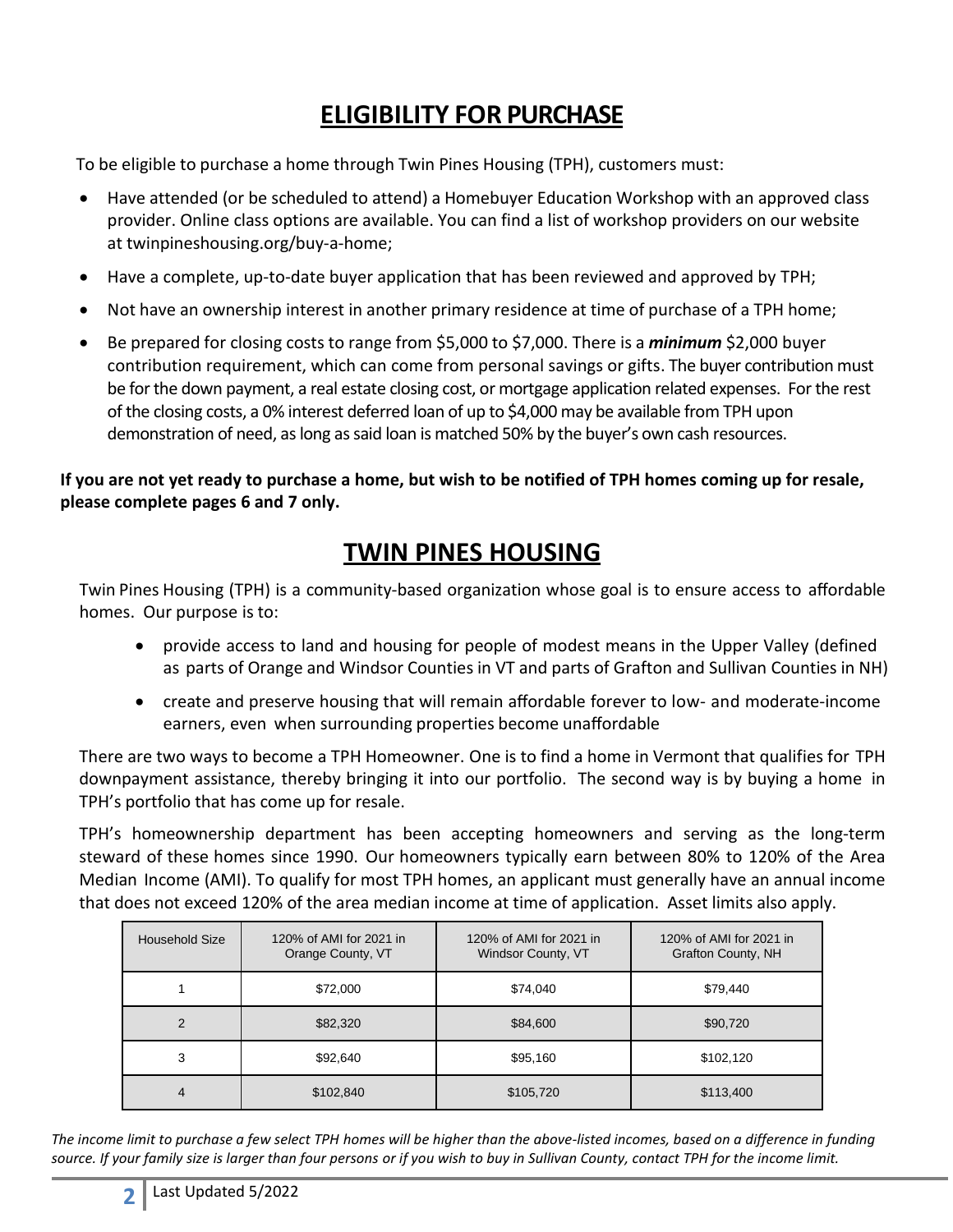## **REQUIRED DOCUMENTATION CHECKLIST**

| Included | Does not<br>apply | You Must Submit the Following Documents for your Application to be Processed.                                                                                                                                                                                                                                                                       |
|----------|-------------------|-----------------------------------------------------------------------------------------------------------------------------------------------------------------------------------------------------------------------------------------------------------------------------------------------------------------------------------------------------|
|          |                   | 1. Completed application, signed and dated.                                                                                                                                                                                                                                                                                                         |
|          |                   | 2. Copies of one month's worth of your most recent pay stubs for all working adults in your household.                                                                                                                                                                                                                                              |
|          |                   | 3. Complete copies of your most recent Federal income tax return (first page only is sufficient). We do<br>not need your state return. (Okay to white-out your social security numbers.)                                                                                                                                                            |
|          |                   | 4. If you are self-employed (full or part-time), submit a year-to-date profit/loss statement AND projected<br>income for the current year AND the previous two years of federal income tax returns including all<br>attached schedules.                                                                                                             |
|          |                   | 5. A copy of your most recent savings account statement, including the interest rate.                                                                                                                                                                                                                                                               |
|          |                   | 6. A copy of the most recent statement from all other assets (stocks, bonds, CDs, money market accounts,<br>IRAs, 401K, cash value of life insurance policy, etc.) verifying the current balance and interest rate or annual<br>dividend payment.                                                                                                   |
|          |                   | 7. If you are receiving any other form of down payment assistance (a personal gift and/or aid from another<br>program), submit a letter from the 3 <sup>rd</sup> party offering the assistance describing the amount and type of<br>assistance.                                                                                                     |
|          |                   | 8. If you receive child support or alimony, submit a copy of court-ordered custody arrangements and child<br>and/or alimony payments (this information is often documented in your separation agreement).                                                                                                                                           |
|          |                   | 9. If you currently own a home or other real property, submit a recent appraisal of that home or most<br>recent Assessor's statement, and your most recent mortgage statement.                                                                                                                                                                      |
|          |                   | 10. If you have taken a Homebuyer Workshop and met one-on-one with a trained counselor, submit a<br>workshop completion certificate. If you have not yet taken a Homebuyer Workshop, you will need to<br>submit a completion certificate upon completion of the workshop and one-on-one counseling session.                                         |
|          |                   | In addition to the above, if you are applying for a specific property, then you will need to include a pre-<br>qualification letter from a lender for the amount of the home, stating the principal amount, interest rate, front<br>and back end ratios, estimated PITI payment, type and terms of your loan. We will also need your credit scores, |

which you or your lender can provide to TPH.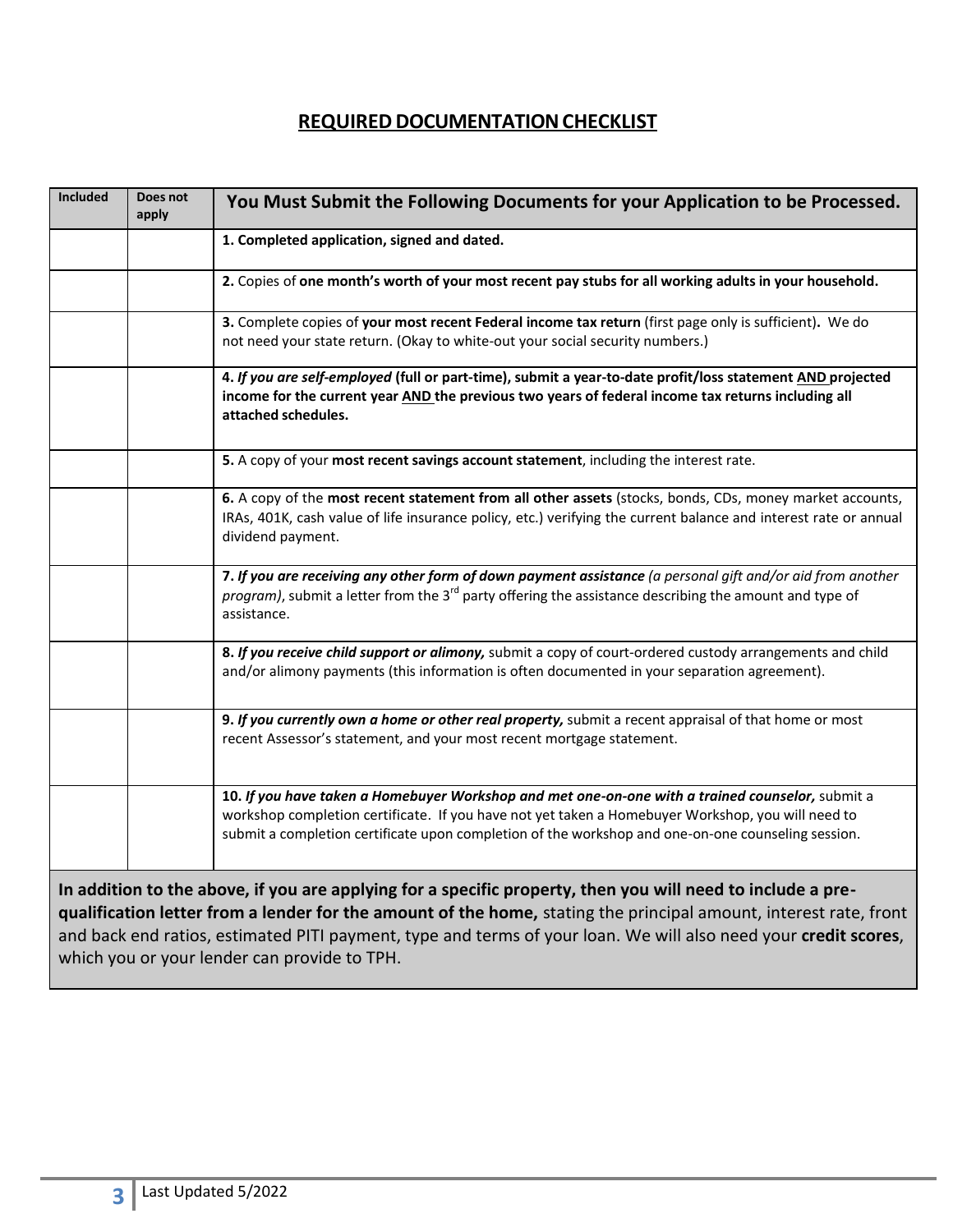#### **PART 1: HOUSEHOLD INFORMATION**

## **Section A**

**Please complete the following section for all household members who will be living in the property.**

| <b>Primary Applicant</b>                                                                                                                                                                                                                                                                                                                                                                                                 | Full Name (inc. Middle Initial) |                                                                                                                                                                                                                                                                                                                                                                                                                                                                         | DOB:                               |                                                                            |  |
|--------------------------------------------------------------------------------------------------------------------------------------------------------------------------------------------------------------------------------------------------------------------------------------------------------------------------------------------------------------------------------------------------------------------------|---------------------------------|-------------------------------------------------------------------------------------------------------------------------------------------------------------------------------------------------------------------------------------------------------------------------------------------------------------------------------------------------------------------------------------------------------------------------------------------------------------------------|------------------------------------|----------------------------------------------------------------------------|--|
| (Required)                                                                                                                                                                                                                                                                                                                                                                                                               |                                 |                                                                                                                                                                                                                                                                                                                                                                                                                                                                         |                                    | Sex: □M<br>⊡F                                                              |  |
| <u>Race</u> :<br>□American Indian or Alaska Native<br>□Black or African American<br>□Native Hawaiian or Pacific Islander<br>□American Indian AND White<br>$\Box$ Asian AND White<br>□Black or African American AND White<br>□American Indian AND Black<br>$\Box$ Other multiple race<br><b>Ethnicity: CHispanic</b> CNot Hispanic<br>If English is not your primary language, please<br>list your primary language here: | $\Box$ Asian<br>$\square$ White | <b>Employment Status:</b><br>$\square$ Self-employed<br>$\square$ Work part-time for employer<br>□Full-time student<br>$\Box$ Unemployed and seeking work<br>$\Box$ Unemployed and not seeking employment<br>Occupation:<br>Educational Attainment:<br>□ Less than HS Diploma<br>□High school diploma or equivalent<br>□ Some post-secondary education<br>□ Certification from a vocational or technical training program<br>□ Associate's Degree<br>□Bachelor's Degree | $\Box$ Homemaker<br>$\Box$ Retired | $\square$ Work full-time for employer<br>$\Box$ Permanently unable to work |  |
|                                                                                                                                                                                                                                                                                                                                                                                                                          |                                 | □Master's or other graduate degree                                                                                                                                                                                                                                                                                                                                                                                                                                      |                                    |                                                                            |  |

#### **Additional household membersincluding a Co-Applicant and Dependents, if applicable:**

| Full Name (inc. Middle Initial)                                                                                                                                                                                                                                                                                 | How is this person related to the Applicant?<br>DOB:<br>$\Box$ Dependent<br>$\Box$ Co-Applicant<br>$\Box$ Other                                                                                                                                                                                                                                                                     |  |  |
|-----------------------------------------------------------------------------------------------------------------------------------------------------------------------------------------------------------------------------------------------------------------------------------------------------------------|-------------------------------------------------------------------------------------------------------------------------------------------------------------------------------------------------------------------------------------------------------------------------------------------------------------------------------------------------------------------------------------|--|--|
|                                                                                                                                                                                                                                                                                                                 | Sex: □M<br>ПF                                                                                                                                                                                                                                                                                                                                                                       |  |  |
| Race:<br>□American Indian or Alaska Native<br>$\Box$ Asian<br>□Black or African American<br>$\square$ White<br>□Native Hawaiian or Pacific Islander<br>□American Indian AND White<br>$\Box$ Asian AND White<br>□Black or African American AND White<br>□American Indian AND Black<br>$\Box$ Other multiple race | If 18 years or older, complete below:<br><b>Employment Status:</b><br>$\square$ Self-employed<br>$\Box$ Work full-time for employer<br>$\square$ Work part-time for employer<br>$\Box$ Homemaker<br>$\Box$ Full-time student<br>$\Box$ Permanently unable to work<br>$\Box$ Unemployed and seeking work<br>$\Box$ Retired<br>□ Unemployed and not seeking employment<br>Occupation: |  |  |
| <b>Ethnicity: OHispanic ONot Hispanic</b>                                                                                                                                                                                                                                                                       | <b>Educational Attainment:</b><br>$\Box$ Less than HS Diploma                                                                                                                                                                                                                                                                                                                       |  |  |
| If under 18 years old, complete below:                                                                                                                                                                                                                                                                          | □High school diploma or equivalent                                                                                                                                                                                                                                                                                                                                                  |  |  |
| Name of school attending:<br>City or school district of school attending:                                                                                                                                                                                                                                       | □Some post-secondary education<br>$\Box$ Certification from a vocational or technical training program<br>□ Associate's Degree<br>□Bachelor's Degree                                                                                                                                                                                                                                |  |  |
|                                                                                                                                                                                                                                                                                                                 | $\Box$ Master's or other graduate degree                                                                                                                                                                                                                                                                                                                                            |  |  |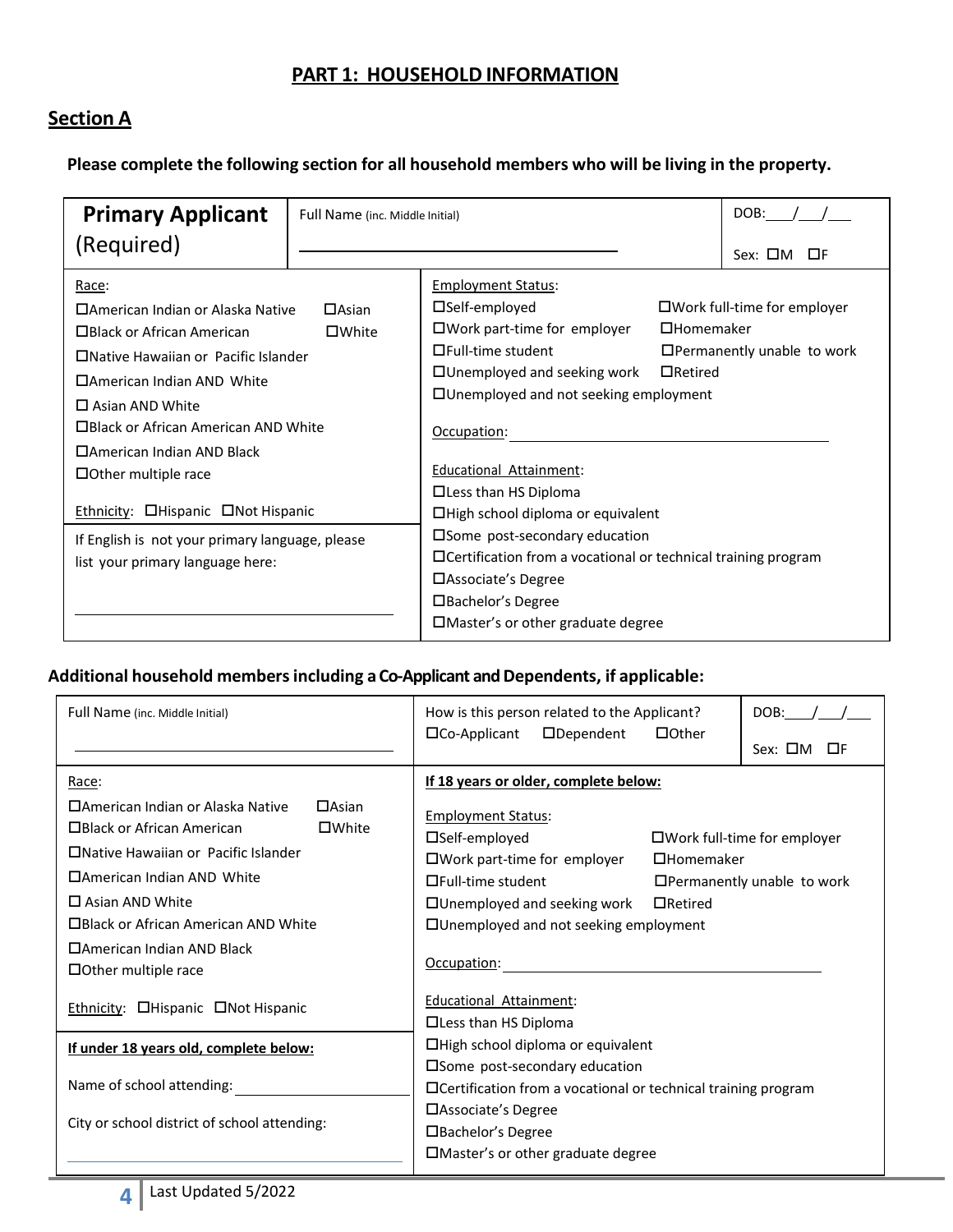## **PART 1(cont.): HOUSEHOLD INFORMATION**

| Full Name (inc. Middle Initial)                                                                                                                                                                                                                                                                                                                              | How is this person related to the Applicant?<br>DOB:<br>$\Box$ Dependent<br>$\Box$ Co-Applicant<br>$\Box$ Other<br>Sex: □M<br>ПF                                                                                                                                                                                                                                                                                                            |  |  |
|--------------------------------------------------------------------------------------------------------------------------------------------------------------------------------------------------------------------------------------------------------------------------------------------------------------------------------------------------------------|---------------------------------------------------------------------------------------------------------------------------------------------------------------------------------------------------------------------------------------------------------------------------------------------------------------------------------------------------------------------------------------------------------------------------------------------|--|--|
| Race:<br>□American Indian or Alaska Native<br>$\Box$ Asian<br>□Black or African American<br>$\square$ White<br>□Native Hawaiian or Pacific Islander<br>□American Indian AND White<br>$\Box$ Asian AND White<br>□Black or African American AND White<br>□American Indian AND Black<br>$\Box$ Other multiple race<br><b>Ethnicity: CHispanic</b> CNot Hispanic | If 18 years or older, complete below:<br><b>Employment Status:</b><br>$\square$ Self-employed<br>$\Box$ Work full-time for employer<br>□Work part-time for employer<br>$\Box$ Homemaker<br>$\Box$ Full-time student<br>$\Box$ Permanently unable to work<br>$\Box$ Unemployed and seeking work<br>$\Box$ Retired<br>□ Unemployed and not seeking employment<br>Occupation:<br><b>Educational Attainment:</b><br>$\Box$ Less than HS Diploma |  |  |
| If under 18 years old, complete below:<br>Name of school attending:                                                                                                                                                                                                                                                                                          | □High school diploma or equivalent<br>□Some post-secondary education                                                                                                                                                                                                                                                                                                                                                                        |  |  |
| City or school district of school attending:                                                                                                                                                                                                                                                                                                                 | $\Box$ Certification from a vocational or technical training program<br>□ Associate's Degree<br>□Bachelor's Degree<br>□Master's or other graduate degree                                                                                                                                                                                                                                                                                    |  |  |

| Full Name (inc. Middle Initial)                                                                                                                                                                                                                                                                                                                                 | How is this person related to the Applicant?<br>DOB:<br>$\Box$ Co-Applicant<br>$\Box$ Dependent<br>$\Box$ Other<br>$Sex: \Box M$<br><b>THE</b>                                                                                                                                                                                                                                                                                     |  |  |
|-----------------------------------------------------------------------------------------------------------------------------------------------------------------------------------------------------------------------------------------------------------------------------------------------------------------------------------------------------------------|------------------------------------------------------------------------------------------------------------------------------------------------------------------------------------------------------------------------------------------------------------------------------------------------------------------------------------------------------------------------------------------------------------------------------------|--|--|
| Race:<br>□ American Indian or Alaska Native<br>$\Box$ Asian<br>$\square$ White<br>□Black or African American<br>□ Native Hawaiian or Pacific Islander<br>□American Indian AND White<br>$\Box$ Asian AND White<br>□Black or African American AND White<br>□American Indian AND Black<br>$\Box$ Other multiple race<br>Ethnicity: <b>O</b> Hispanic ONot Hispanic | If 18 years or older, complete below:<br><b>Employment Status:</b><br>□Self-employed<br>$\square$ Work full-time for employer<br>$\square$ Work part-time for employer<br>$\Box$ Homemaker<br>$\Box$ Full-time student<br>$\Box$ Permanently unable to work<br>$\Box$ Unemployed and seeking work<br>$\Box$ Retired<br>□ Unemployed and not seeking employment<br>Occupation:<br>Educational Attainment:<br>□ Less than HS Diploma |  |  |
| If under 18 years old, complete below:                                                                                                                                                                                                                                                                                                                          | □High school diploma or equivalent<br>□ Some post-secondary education                                                                                                                                                                                                                                                                                                                                                              |  |  |
| Name of school attending:                                                                                                                                                                                                                                                                                                                                       | $\Box$ Certification from a vocational or technical training program                                                                                                                                                                                                                                                                                                                                                               |  |  |
| City or school district of school attending:                                                                                                                                                                                                                                                                                                                    | □ Associate's Degree<br>□Bachelor's Degree<br>$\Box$ Master's or other graduate degree                                                                                                                                                                                                                                                                                                                                             |  |  |

#### **If you have more household members, please list the information below or on an additional sheet.**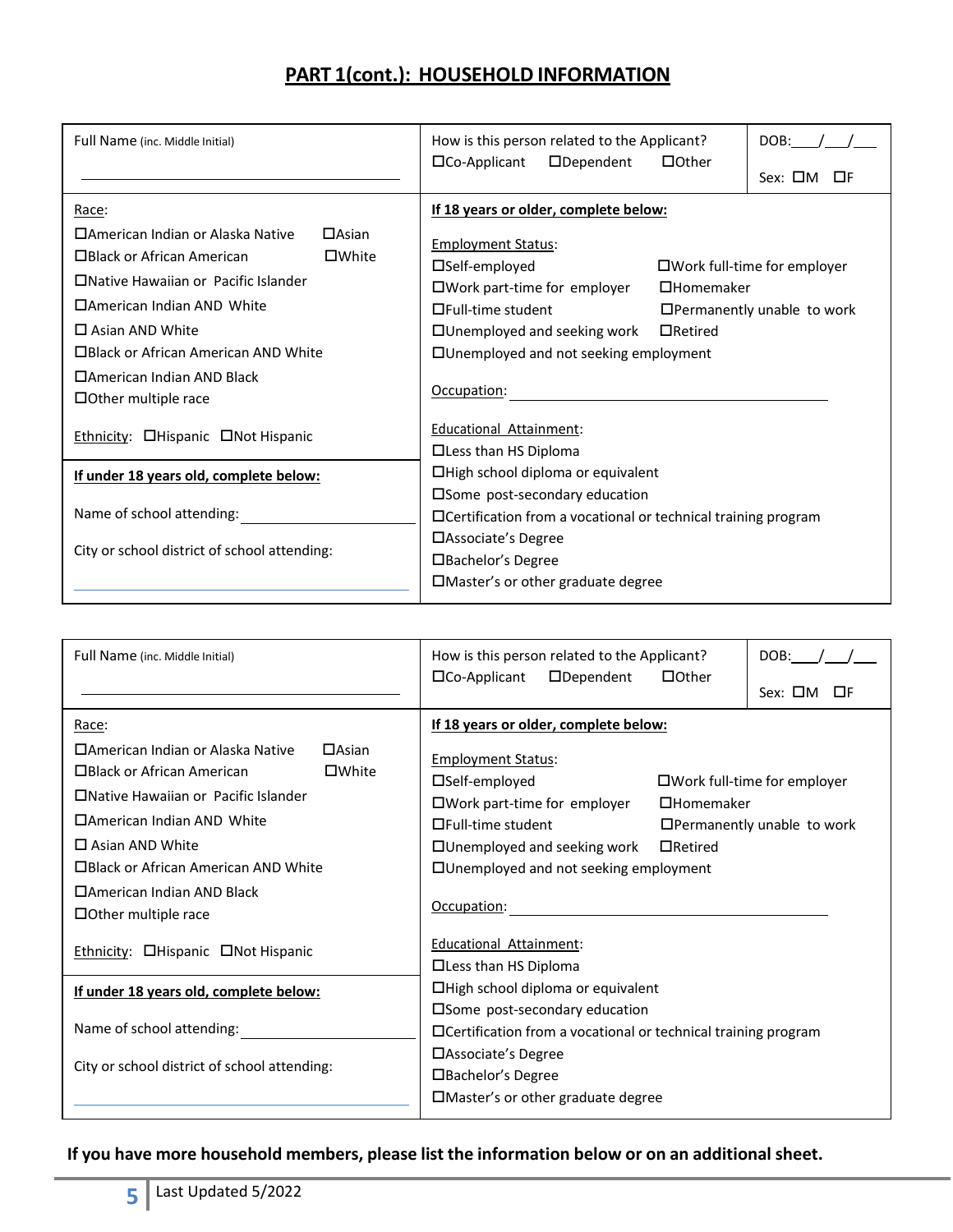## **PART 1 (cont.): HOUSEHOLD INFORMATION**

## **Section B: Contact Information**

|   | Please provide your contact information below:                                                                                                                                                                                                                                            |                      |                          |
|---|-------------------------------------------------------------------------------------------------------------------------------------------------------------------------------------------------------------------------------------------------------------------------------------------|----------------------|--------------------------|
|   | Current Mailing Address (street, city, state, zip):                                                                                                                                                                                                                                       |                      |                          |
|   | Current Physical Address if different (street, city, state, zip):<br>,我们也不会有什么。""我们的人,我们也不会有什么?""我们的人,我们也不会有什么?""我们的人,我们也不会有什么?""我们的人,我们也不会有什么?""我们的人                                                                                                                                     |                      |                          |
|   |                                                                                                                                                                                                                                                                                           |                      |                          |
|   |                                                                                                                                                                                                                                                                                           |                      |                          |
|   | <b>Section C: Other Information</b>                                                                                                                                                                                                                                                       |                      |                          |
|   | Are you currently married, have a domestic partner, or in a common law marriage?                                                                                                                                                                                                          | $\Box$ Yes           | □No                      |
| ٠ | Do you or any household member own or have owned within the last 3 years: any residential property/<br>real estate, or have interest in the same, including real estate in foreign countries?                                                                                             | $\Box$ Yes $\Box$ No |                          |
|   | Market Value: ______________                                                                                                                                                                                                                                                              |                      |                          |
|   | Have you sold this property? $\Box$ Yes $\Box$ No<br>If yes, list the date of sale: _______________<br>If you have not sold you home, please tell us about your mortgage:<br>Unpaid balance: ______________ Any other liens on the property? $\Box$ Yes $\Box$ No If yes, how much: _____ |                      |                          |
|   |                                                                                                                                                                                                                                                                                           |                      |                          |
|   | Are you currently a TPH tenant or homeowner?                                                                                                                                                                                                                                              | $\Box$ Yes           | $\square$ No             |
|   | Are you at risk of being displaced from your current home?                                                                                                                                                                                                                                | □Yes □No             |                          |
|   |                                                                                                                                                                                                                                                                                           |                      |                          |
|   | Do you or any household member need any special housing accommodations?                                                                                                                                                                                                                   | $\Box$ Yes           | $\square$ No             |
|   |                                                                                                                                                                                                                                                                                           |                      |                          |
|   | Have you completed a Homebuyer Education Workshop? □ Yes<br>$\square$ No                                                                                                                                                                                                                  |                      | If yes, when? $\sqrt{ }$ |
|   | Have you completed a one-on-one financial counseling session? OYes<br>$\square$ No                                                                                                                                                                                                        |                      |                          |
|   |                                                                                                                                                                                                                                                                                           |                      |                          |
|   | How did you hear about TPH's Homeownership Program?<br>□ Newspaper Ad □ Homebuyer Education Workshop □ TPH Staff<br>□ Friend/Family                                                                                                                                                       |                      |                          |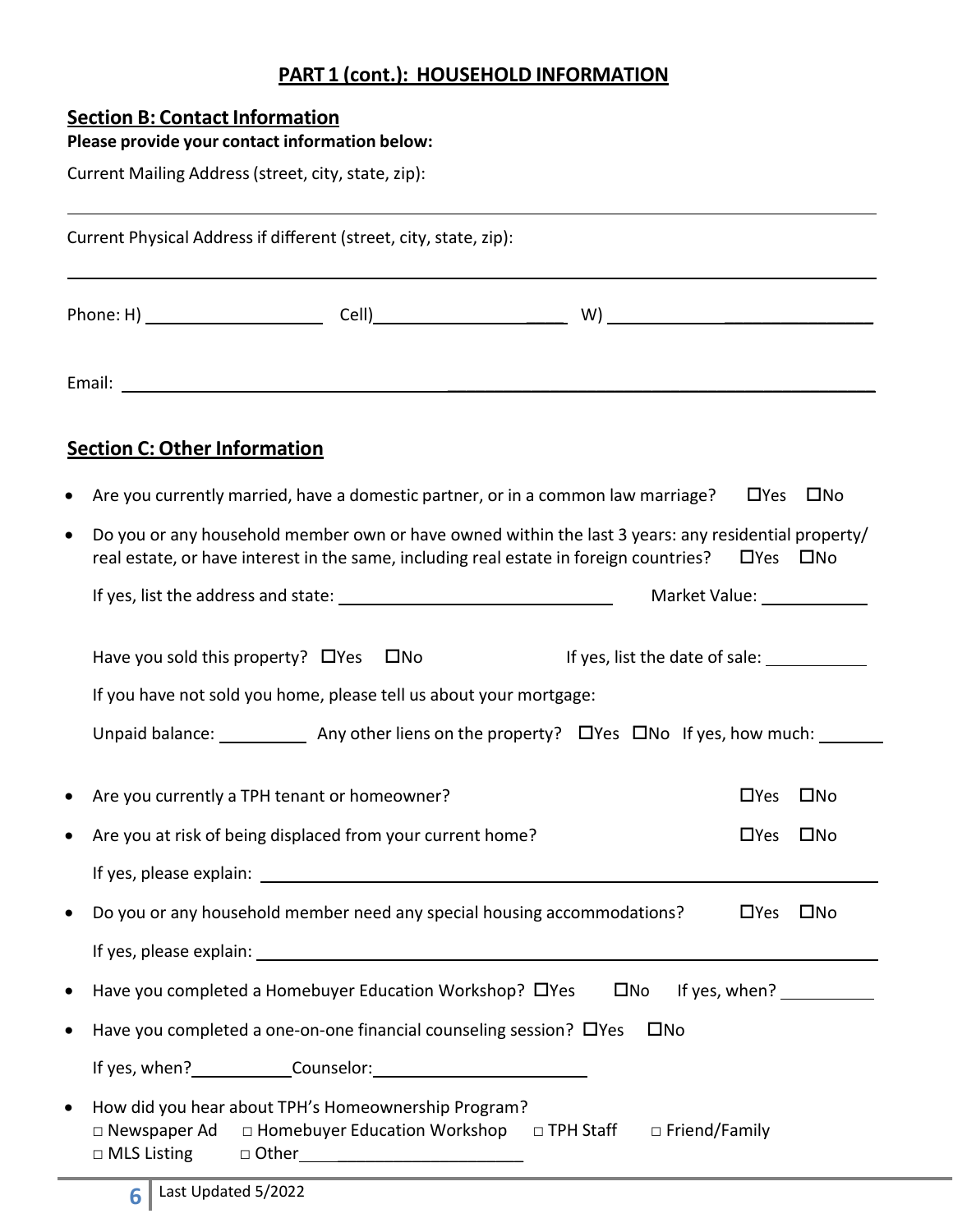## **Section D: Current Living Situation**

| ٠         | What is the quality of your living situation? $\square$ Good $\square$ Adequate                                                                                                                                                                                                                                                                                                                 |                     |                                                                                                                                                                                                                                                                                                                   |                                          | $\square$ Poor                                                                                     |
|-----------|-------------------------------------------------------------------------------------------------------------------------------------------------------------------------------------------------------------------------------------------------------------------------------------------------------------------------------------------------------------------------------------------------|---------------------|-------------------------------------------------------------------------------------------------------------------------------------------------------------------------------------------------------------------------------------------------------------------------------------------------------------------|------------------------------------------|----------------------------------------------------------------------------------------------------|
|           | What describes your living situation? $\Box$ Rent $\Box$ Own $\Box$ Live with Parents/Relatives/Friends                                                                                                                                                                                                                                                                                         |                     |                                                                                                                                                                                                                                                                                                                   |                                          |                                                                                                    |
|           | □Work Housing □ Lease Purchase                                                                                                                                                                                                                                                                                                                                                                  |                     | $\Box$ Other                                                                                                                                                                                                                                                                                                      |                                          |                                                                                                    |
| $\bullet$ |                                                                                                                                                                                                                                                                                                                                                                                                 |                     |                                                                                                                                                                                                                                                                                                                   |                                          | What is your housing type? OHouse/Townhome OCondo OMobile Home OApt OLived in Shelter              |
| $\bullet$ | When did you move to this address? $\frac{1}{\sqrt{1-\frac{1}{2}}}\frac{1}{\sqrt{1-\frac{1}{2}}}\frac{1}{\sqrt{1-\frac{1}{2}}}\frac{1}{\sqrt{1-\frac{1}{2}}}\frac{1}{\sqrt{1-\frac{1}{2}}}\frac{1}{\sqrt{1-\frac{1}{2}}}\frac{1}{\sqrt{1-\frac{1}{2}}}\frac{1}{\sqrt{1-\frac{1}{2}}}\frac{1}{\sqrt{1-\frac{1}{2}}}\frac{1}{\sqrt{1-\frac{1}{2}}}\frac{1}{\sqrt{1-\frac{1}{2}}}\frac{1}{\sqrt{1$ |                     |                                                                                                                                                                                                                                                                                                                   |                                          |                                                                                                    |
| $\bullet$ | How many bedrooms do you currently have?                                                                                                                                                                                                                                                                                                                                                        |                     |                                                                                                                                                                                                                                                                                                                   |                                          |                                                                                                    |
| $\bullet$ | If you rent, complete below:                                                                                                                                                                                                                                                                                                                                                                    |                     |                                                                                                                                                                                                                                                                                                                   |                                          |                                                                                                    |
|           | Total Monthly Rent: \$____________________________Does the rent include utilities? $\Box$ Yes $\Box$ No                                                                                                                                                                                                                                                                                         |                     |                                                                                                                                                                                                                                                                                                                   |                                          |                                                                                                    |
|           |                                                                                                                                                                                                                                                                                                                                                                                                 |                     |                                                                                                                                                                                                                                                                                                                   |                                          |                                                                                                    |
| $\bullet$ | Do you or any household member currently have a Section 8 voucher?<br>If yes, where is your voucher from? ________________                                                                                                                                                                                                                                                                      |                     |                                                                                                                                                                                                                                                                                                                   |                                          | $\Box$ Yes<br>$\square$ No                                                                         |
|           | <b>Section E: Desired Living Situation</b>                                                                                                                                                                                                                                                                                                                                                      |                     |                                                                                                                                                                                                                                                                                                                   |                                          |                                                                                                    |
| $\bullet$ | How many months do you expect it to take before you are financially ready to purchase a home?                                                                                                                                                                                                                                                                                                   |                     |                                                                                                                                                                                                                                                                                                                   |                                          |                                                                                                    |
|           | $\Box$ less than 1 month $\Box$ 2-4 months $\Box$ 5-7 months $\Box$ 7-9 months $\Box$ 10 months or more                                                                                                                                                                                                                                                                                         |                     |                                                                                                                                                                                                                                                                                                                   |                                          |                                                                                                    |
|           | Which of the following, if any, is a barrier to buying a home? Check all that apply.                                                                                                                                                                                                                                                                                                            |                     |                                                                                                                                                                                                                                                                                                                   |                                          |                                                                                                    |
|           | $\Box$ Residency                                                                                                                                                                                                                                                                                                                                                                                |                     | $\Box$ Debt                                                                                                                                                                                                                                                                                                       |                                          |                                                                                                    |
|           | □Insufficient income                                                                                                                                                                                                                                                                                                                                                                            |                     |                                                                                                                                                                                                                                                                                                                   | $\Box$ Lack of references                |                                                                                                    |
|           | $\Box$ Insufficient savings for downpayment                                                                                                                                                                                                                                                                                                                                                     |                     | $\Box$ Pending divorce                                                                                                                                                                                                                                                                                            |                                          |                                                                                                    |
|           | $\Box$ Over income                                                                                                                                                                                                                                                                                                                                                                              |                     | $\Box$ Pets                                                                                                                                                                                                                                                                                                       |                                          |                                                                                                    |
|           | $\square$ Too many assets                                                                                                                                                                                                                                                                                                                                                                       |                     |                                                                                                                                                                                                                                                                                                                   | $\Box$ Own existing home                 |                                                                                                    |
|           | $\square$ Poor credit history                                                                                                                                                                                                                                                                                                                                                                   |                     | $\square$ None                                                                                                                                                                                                                                                                                                    |                                          |                                                                                                    |
| $\bullet$ |                                                                                                                                                                                                                                                                                                                                                                                                 |                     |                                                                                                                                                                                                                                                                                                                   |                                          | What type of housing are you looking for? List up to use List and a Number of bedrooms             |
| $\bullet$ |                                                                                                                                                                                                                                                                                                                                                                                                 |                     |                                                                                                                                                                                                                                                                                                                   |                                          |                                                                                                    |
|           |                                                                                                                                                                                                                                                                                                                                                                                                 |                     |                                                                                                                                                                                                                                                                                                                   |                                          | What is most important to you about the neighborhood where you purchase a home? Select your top 3. |
|           | □Schools                                                                                                                                                                                                                                                                                                                                                                                        |                     |                                                                                                                                                                                                                                                                                                                   | $\Box$ Proximity to family/friends       |                                                                                                    |
|           | □Safety/Crime                                                                                                                                                                                                                                                                                                                                                                                   |                     |                                                                                                                                                                                                                                                                                                                   | □ Strong housing market                  |                                                                                                    |
|           | □Proximity to work/school                                                                                                                                                                                                                                                                                                                                                                       |                     |                                                                                                                                                                                                                                                                                                                   | $\Box$ Part of the shared equity program |                                                                                                    |
|           | □Proximity to amenities                                                                                                                                                                                                                                                                                                                                                                         |                     |                                                                                                                                                                                                                                                                                                                   |                                          |                                                                                                    |
|           | Please list the areas where you are interested in buying: ______________________                                                                                                                                                                                                                                                                                                                |                     |                                                                                                                                                                                                                                                                                                                   |                                          |                                                                                                    |
|           | If you are already working with a lender, please complete the following:                                                                                                                                                                                                                                                                                                                        |                     |                                                                                                                                                                                                                                                                                                                   |                                          |                                                                                                    |
|           | Loan Officer Name                                                                                                                                                                                                                                                                                                                                                                               | <b>Company Name</b> | Phone                                                                                                                                                                                                                                                                                                             |                                          | Email address                                                                                      |
| $\bullet$ |                                                                                                                                                                                                                                                                                                                                                                                                 |                     |                                                                                                                                                                                                                                                                                                                   |                                          | Have you been pre-approved for a mortgage? □Yes □No If yes, please list amount \$                  |
| ٠         | How much money do you have saved for closing costs and/or additional downpayment? _________                                                                                                                                                                                                                                                                                                     |                     |                                                                                                                                                                                                                                                                                                                   |                                          |                                                                                                    |
|           | Are you expecting to receive a family gift toward closing costs and/or additional downpayment?                                                                                                                                                                                                                                                                                                  |                     |                                                                                                                                                                                                                                                                                                                   |                                          |                                                                                                    |
|           | $\Box$ Yes<br>$\square$ No                                                                                                                                                                                                                                                                                                                                                                      |                     | If yes, how much? $\frac{1}{2}$ $\frac{1}{2}$ $\frac{1}{2}$ $\frac{1}{2}$ $\frac{1}{2}$ $\frac{1}{2}$ $\frac{1}{2}$ $\frac{1}{2}$ $\frac{1}{2}$ $\frac{1}{2}$ $\frac{1}{2}$ $\frac{1}{2}$ $\frac{1}{2}$ $\frac{1}{2}$ $\frac{1}{2}$ $\frac{1}{2}$ $\frac{1}{2}$ $\frac{1}{2}$ $\frac{1}{2}$ $\frac{1}{2}$ $\frac$ |                                          |                                                                                                    |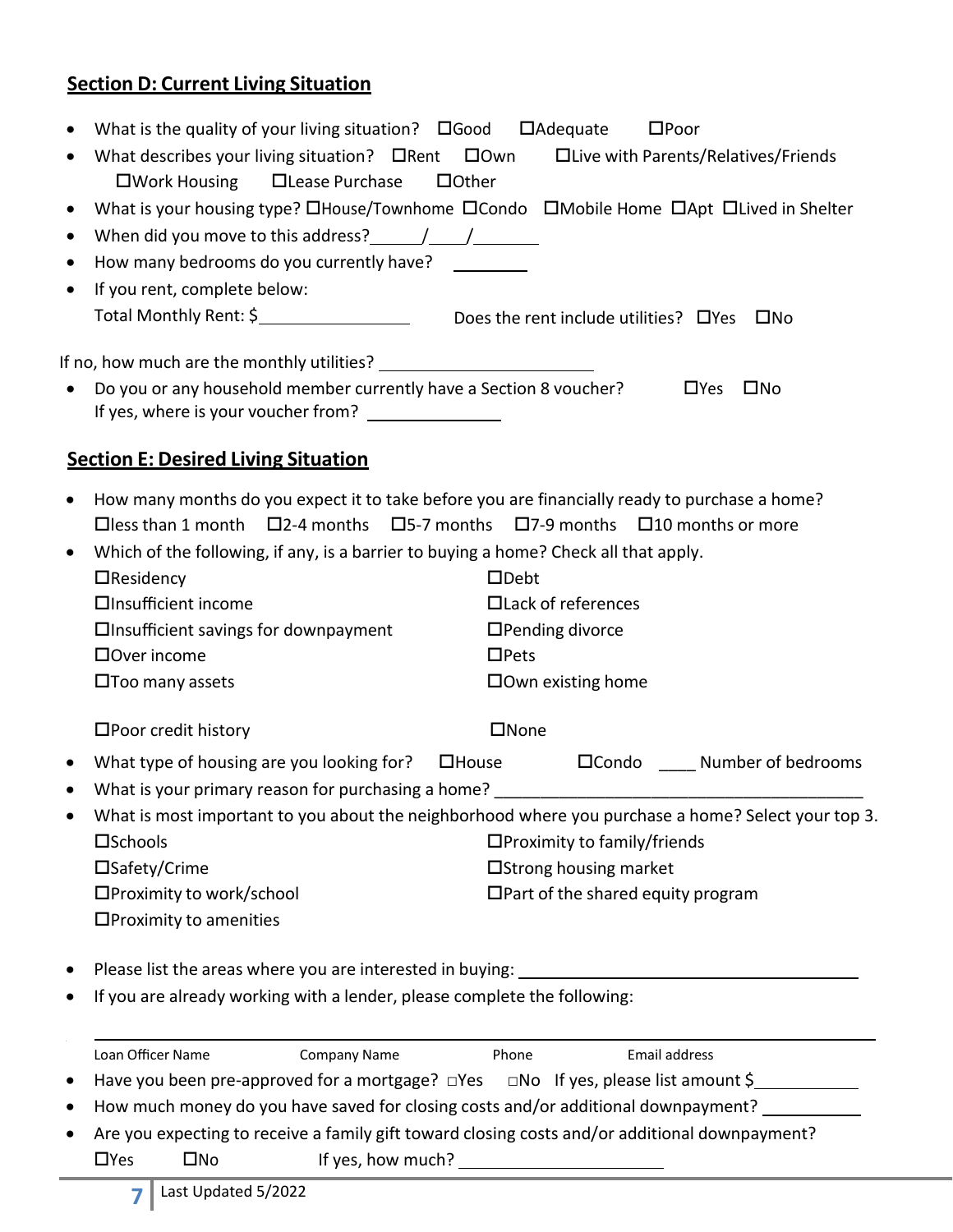## **PART 2: INCOME INFORMATION**

Gross income is the combined pre-tax income for everyone in the household (regardless of whether or not they will be on the mortgage and/or deed) which includes job earnings, benefit payments, support payments, and income from assets.

Failure to report household income is considered fraud and can have serious consequences.

| <b>EMPLOYMENT INCOME</b> - Please list all income that any household member over age 17 receives |                                                  |                      |                                    |                                                               |                                         |                           |  |  |  |
|--------------------------------------------------------------------------------------------------|--------------------------------------------------|----------------------|------------------------------------|---------------------------------------------------------------|-----------------------------------------|---------------------------|--|--|--|
| from Self-Employment, Wages/Salaries, Overtime Pay, Commissions, Fees/Tips, and Bonuses          |                                                  |                      |                                    |                                                               |                                         |                           |  |  |  |
| <b>Household Member</b>                                                                          | TYPE of<br>Income                                | <b>Employer Name</b> | Ave. # hours<br>worked per<br>week | Pay schedule<br>(2x/month, every<br>other week, or<br>weekly) | <b>Current Gross</b><br>Monthly Income* | Occupation<br>Description |  |  |  |
| $\mathbf{1}$                                                                                     |                                                  |                      |                                    |                                                               |                                         |                           |  |  |  |
| 2.                                                                                               |                                                  |                      |                                    |                                                               |                                         |                           |  |  |  |
| 3.                                                                                               |                                                  |                      |                                    |                                                               |                                         |                           |  |  |  |
| 4.                                                                                               |                                                  |                      |                                    |                                                               |                                         |                           |  |  |  |
| 5.                                                                                               |                                                  |                      |                                    |                                                               |                                         |                           |  |  |  |
|                                                                                                  | TOTAL Gross Monthly Household Employment Income: |                      |                                    |                                                               |                                         |                           |  |  |  |

\*Gross Monthly Income means income before taxes and other deductions. If you are Self‐Employed, please list your *Net Income* (after deducting business expenses) *for the past 12 months*. If you hold several jobs, list each one on a separate line. If you get paid every other week, take your gross income from the paycheck, multiply it times 26 and divide that number by 12 to get gross monthly income. If you get paid weekly, take your gross paycheck amount, multiply it times 52, and divide by twelve to get your gross monthly income.

**BENEFIT PAYMENTS/SUPPORT PAYMENTS/OTHER INCOME** ‐ Please list all payments any household member **(including minors)** receives from Social Security, Supplemental Security Income (SSI), Supplemental Security Disability Income (SSDI), Housing Assistance Payment (HAP), Worker's Comp, Disability pay/benefits, Unemployment Insurance, Severance Pay, Annuities, Insurance Policy Payments, Pension, Retirement Benefits, Death Benefits, Armed Forces Pay, Alimony/Maintenance, Child Support, OTHER: Money or gifts regularly given by persons not living in the home; Lottery winnings paid periodically; rental income from tenants; Interest, dividends, royalty income, income from estates or trusts; Other‐ please specify.

| Household Member                                    | SOURCE of | <b>Current Gross Monthly</b> | Clarification, if needed (For example: if any payments are |
|-----------------------------------------------------|-----------|------------------------------|------------------------------------------------------------|
|                                                     | Income    | Income*                      | not regular or are not expected to continue, please        |
|                                                     |           |                              | explain.)                                                  |
| 1.                                                  |           |                              |                                                            |
| 2.                                                  |           |                              |                                                            |
| 3.                                                  |           |                              |                                                            |
| 4.                                                  |           |                              |                                                            |
| 5.                                                  |           |                              |                                                            |
|                                                     |           |                              |                                                            |
| TOTAL Gross Annual Household Payments/Other Income: |           |                              |                                                            |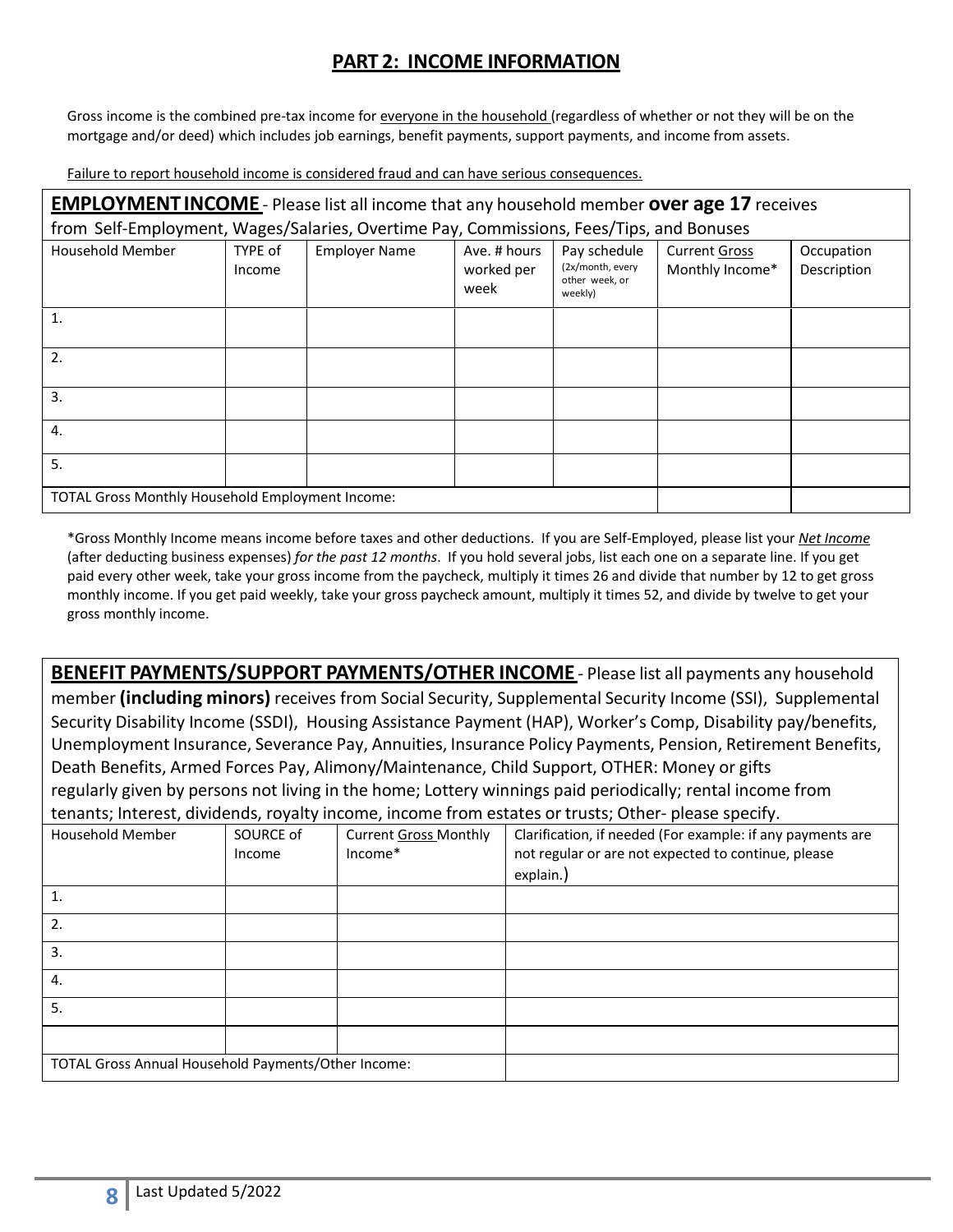### **PART 3: CURRENT DEBT INFORMATION**

• Do you have any monthly installment debt?  $\Box$  Yes  $\Box$  No If yes, please complete the section below. (Installment debt includes payment on credit cards, student loans, auto loans, etc. Regular monthly payments like rent and utilities should not be included.)

| Creditor's Name | Type of Debt<br>(auto, credit card, | <b>Unpaid Balance</b> | Interest<br>Rate | Minimum<br><b>Monthly Payment</b> |
|-----------------|-------------------------------------|-----------------------|------------------|-----------------------------------|
|                 |                                     |                       |                  |                                   |
|                 |                                     |                       |                  |                                   |
|                 |                                     |                       |                  |                                   |
|                 |                                     |                       |                  |                                   |
|                 |                                     |                       |                  |                                   |

| $\bullet$ - Are you obligated to pay alimony, child support or separate maintenance?<br>If yes, how much?       | LIYes.     | ⊔No ⊟        |
|-----------------------------------------------------------------------------------------------------------------|------------|--------------|
| • Have you been declared bankrupt within the past 7 years?                                                      | $\Box$ Yes | $\square$ No |
| • Have you had a property foreclosed upon (or given title/deed in lieu thereof) in the last 7 years?            | □Yes □No   |              |
| the contract of the contract of the contract of the contract of the contract of the contract of the contract of |            |              |

- Do you have any open collections currently?  $\Box$  Yes  $\Box$  No If yes to any of the above, please explain:
- How many times have you been late with your bill payments in the last year?  $\Box$ Never  $\Box$ Once  $\Box$ 2-3 times  $\Box$ 4 or more times
- How much do you typically pay on your credit card monthly bills?

| □The full balance                                | $\square$ The minimum required        |
|--------------------------------------------------|---------------------------------------|
| $\Box$ Less than the full balance, more than the | $\Box$ Less than the minimum required |
| minimum required                                 |                                       |

## **PART 4: ASSET INFORMATION**

#### **Report the following assets:**

- Cash held in savings accounts, checking accounts, safe deposit boxes, homes, etc.
- Equity in real estate or other capital investments
- Cash value of stocks, bonds, Treasury bills, certificates of deposit and money market accounts
- Trust funds, mutual funds
- Individual retirement and Keogh accounts (even though withdrawal would result in a penalty)
- Retirement and pension funds; Cash value of life insurance policies
- Personal property held as an investment such as gems, jewelry, coin collections, antique cars, etc.
- Lump sum or one‐time receipts, such as inheritances, lottery winnings, insurance settlements and other amounts not intended as periodic payments
- Mortgages or deeds of trust held by an applicant
- Any other asset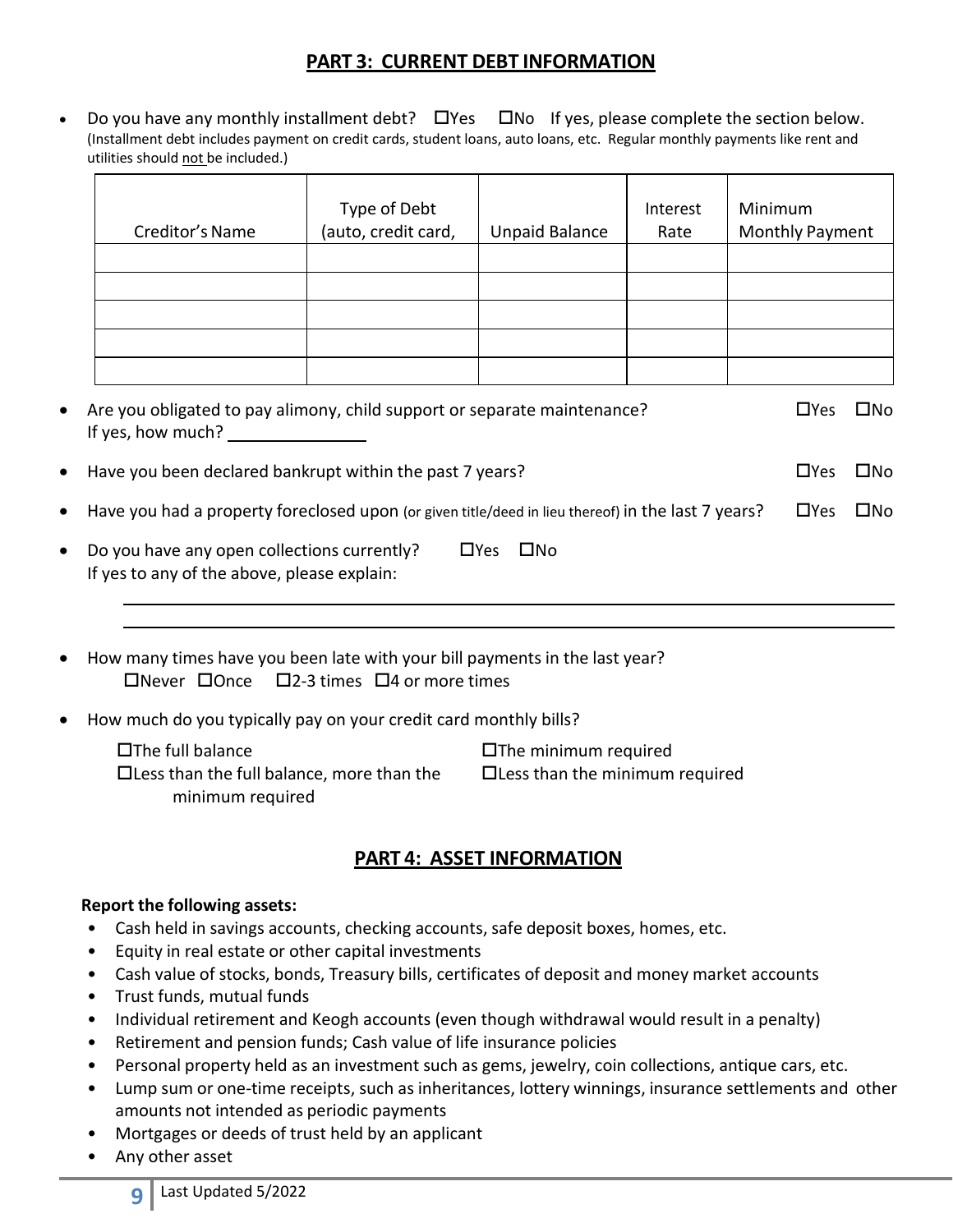## **PART 4 (cont.): ASSET INFORMATION**

**Please list thisinformation for ALL household members(including minors) who hold assets.** An asset is cash or a non-cash item that can be converted to cash.

**Do Not Report** necessary personal property such as clothing, furniture, personal vehicles, etc.

**ASSET INFORMATION**‐ Please list ALL assets any household member has in the form of checking and savings accounts, stocks, bonds, CDs, IRAs, Inheritance, Equity in Real Estate, Other- please specify.

| Household Member | Type of Asset | Cash Value | Clarification, if needed (For example: if any assets are not yet  |
|------------------|---------------|------------|-------------------------------------------------------------------|
|                  |               |            | received or use of assets is legally restricted, please explain.) |
| $\mathbf{1}$ .   |               |            |                                                                   |
| 2.               |               |            |                                                                   |
| 3.               |               |            |                                                                   |
| 4.               |               |            |                                                                   |
| 5.               |               |            |                                                                   |
| 6.               |               |            |                                                                   |
| 7.               |               |            |                                                                   |
| 8.               |               |            |                                                                   |
| 9.               |               |            |                                                                   |
| 10.              |               |            |                                                                   |

## **PART 5: CONTACTS**

List two contacts who know you well and can speak to your character. Do not list a person who is related to you.

| Contact #1                                                                                  |  |  |
|---------------------------------------------------------------------------------------------|--|--|
|                                                                                             |  |  |
|                                                                                             |  |  |
| Telephone Number: (1, 2014) [1, 2015] [1, 2016] Alternate phone number: (2, 2016) [1, 2016] |  |  |
|                                                                                             |  |  |
| Contact #2<br>Name: __________________________                                              |  |  |
|                                                                                             |  |  |
|                                                                                             |  |  |
|                                                                                             |  |  |